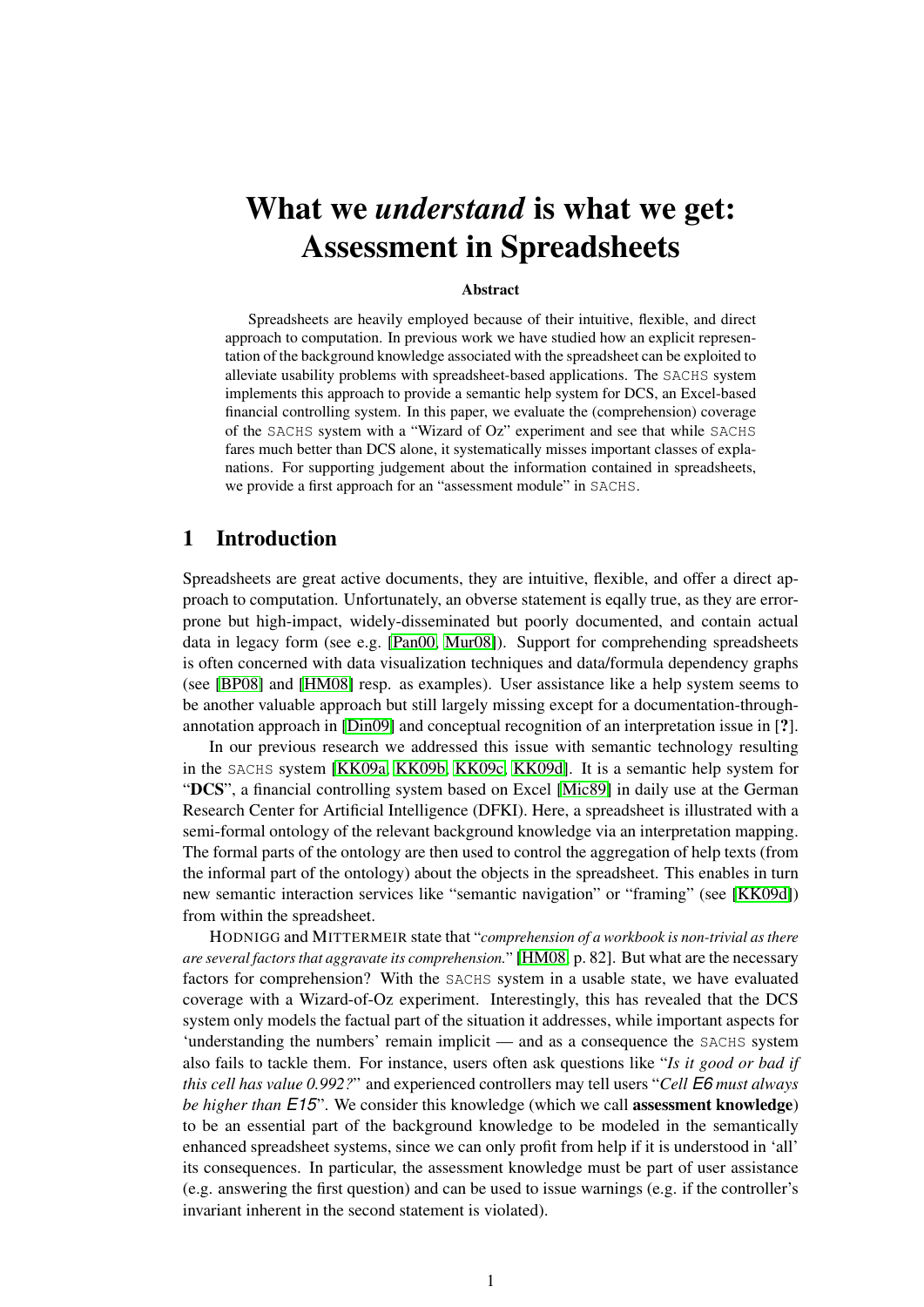|                       | А                                | B     | C      | D     | E     | F        | G         | H     |
|-----------------------|----------------------------------|-------|--------|-------|-------|----------|-----------|-------|
| и                     | <b>Profit and Loss Statement</b> |       |        |       |       |          |           |       |
| $\overline{2}$        |                                  |       |        |       |       |          |           |       |
| 3                     | (in Millions)                    |       | Actual |       |       |          | Projected |       |
| 4                     |                                  | 1984  | 1985   | 1986  | 1987  | 1988     | 1989      | 1990  |
| 5                     |                                  |       |        |       |       |          |           |       |
| 6                     | Revenues                         | 3,865 | 4,992  | 5,803 | 5,441 | 4,124    | 4,617     | 5,223 |
| 7                     |                                  |       |        |       |       |          |           |       |
| 8                     | Expenses                         |       |        |       |       |          |           |       |
| 9                     | Salaries                         | 0,285 | 0,337  | 0,506 | 0,617 | 0,705    | 0,805     | 0,919 |
| 10                    | Utilities                        | 0.178 | 0,303  | 0.384 | 0.419 | 0.551    | 0.724     | 0,951 |
| 11                    | Materials                        | 1,004 | 1,782  | 2.046 | 2.273 | 2,119    | 1,975     | 1,84  |
| 12                    | Administration                   | 0,281 | 0,288  | 0,315 | 0,368 | 0,415    | 0,468     | 0,527 |
| 13                    | Other                            | 0.455 | 0.541  | 0.674 | 0.772 | 0.783    | 0.794     | 0,805 |
| 14                    |                                  |       |        |       |       |          |           |       |
| 15                    | <b>Total Expenses</b>            | 2,203 | 3,251  | 3,925 | 4,449 | 4,573    | 4,766     | 5,042 |
| 16                    |                                  |       |        |       |       |          |           |       |
| 17<br>$\overline{AB}$ | Profit (Loss)                    | 1,662 | 1,741  | 1,878 | 0,992 | $-0,449$ | $-0,149$  | 0,181 |

<span id="page-1-1"></span>Figure 1: A Simple (Extended) Spreadsheet after [\[Win06\]](#page-11-5)

To keep the paper self-contained we give a short overview of the SACHS system in the next section, followed by the coverage evaluation experiment in section [3.](#page-3-0) We will present a preliminary approach for modelling the background knowledge involved in assessment in section [4](#page-5-0) and envision how this can be used in the SACHS system in section [5.](#page-8-0) Section [6](#page-9-0) concludes the paper and discusses future research directions.

# 2 **SACHS**: **S**emantic **A**nnotation for a **C**ontrolling **H**elp **S**ystem

For SACHS a foundational stance is used, where spreadsheets are considered as semantic documents. In particular, the formula representation represents the computational part of the semantic relations about how values were obtained. To compensate this diagnosed computational bias the two existing semantic layers of a spreadsheet — the surface structure and the formulae — are augmented by one that makes the intention of the spreadsheet author explicit (see [\[KK09a\]](#page-10-3)).

There, the central concept is that of a **functional block**<sup>[1](#page-1-0)</sup> in a spreadsheet, i.e., a rectangular region in the grid where the cells can be interpreted as input/output pairs of a *function* (the intended function of the functional block). For instance, the cell range [B17:F17] in figure  $1^2$  $1^2$  (highlighted with the selection of [B17] by a borderline) is a functional block, since the cells represent profits as a function  $\pi$  of time; the pair  $\langle 1984, 1.662 \rangle$  of values of the cells [B4] and [B17] is one of the pairs of  $\pi$ . The semantic help functionality of the SACHS system is based on an interpretation mapping, i.e., a meaning-giving function that maps functional blocks to concepts in a background ontology. For instance our functional block [B17:F17] is interpreted to be the function of "Actual Profits at SemAnteX Corp." which is assumed to be available in the semantic background.

In [\[KK09a\]](#page-10-3) the SACHS information and system architecture is presented. It is shown how the semantic background can be used to give semantic help to the user on several levels like labels, explanations (as showcased in figure [3\)](#page-2-0) and dependency graphs like the one for cell [G9] in figure [2.](#page-2-1) This graph-based interface allows the user to navigate the structured background ontology by definitional structure of intended functions. In this case the graph

<span id="page-1-0"></span><sup>1</sup>Our notion of "functional block" seems to be somewhat similar to ABRAHAM's "*regions*" [\[Abr05\]](#page-10-5)

<span id="page-1-2"></span><sup>&</sup>lt;sup>2</sup>This spreadsheet is our running example, also taken up in section [4.](#page-5-0)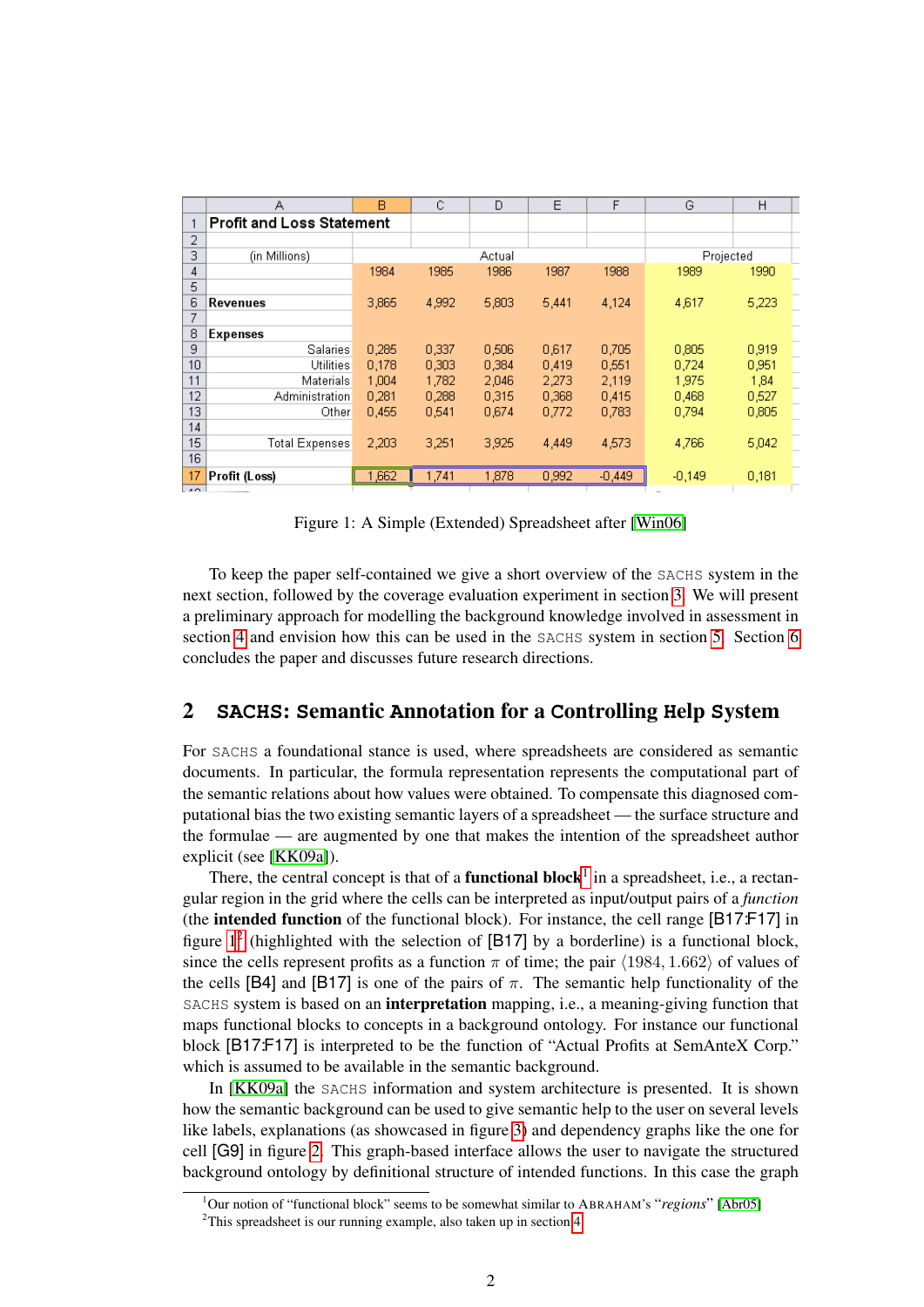

<span id="page-2-1"></span>Figure 2: Dependency Graph with 'uses'-Edges

also reveals that the spreadsheet concerns the profit statement of the business "SemAnteX Corp.", which is not represented in the spreadsheet alone.

While the information about functional blocks and the meaning of their values (e.g. units), the provenance of data, and the meaning of formulae provided by the semantic background are important information, the development process made it painfully clear that the interpretation (hence the information provided by the SACHS system to the user) is strongly dependent on the author's point of view — how she *frames* the data. A first theory of framing based on theory-graphs and theory morphisms was developped in [\[KK09d\]](#page-11-3).

Based on this extended interaction facilities were developed. Among others, this enables the SACHS system to (i) tailor the help texts to the frame chosen by the user (and thus presumably to the task she pursues; see three distinct explanations in figure [3\)](#page-2-0), and  $(ii)$  to provide frame alternatives for exploring the space of possible spreadsheet variants e.g. for different prognosis scenarios.



<span id="page-2-0"></span>Figure 3: Explanations within Distinct Frames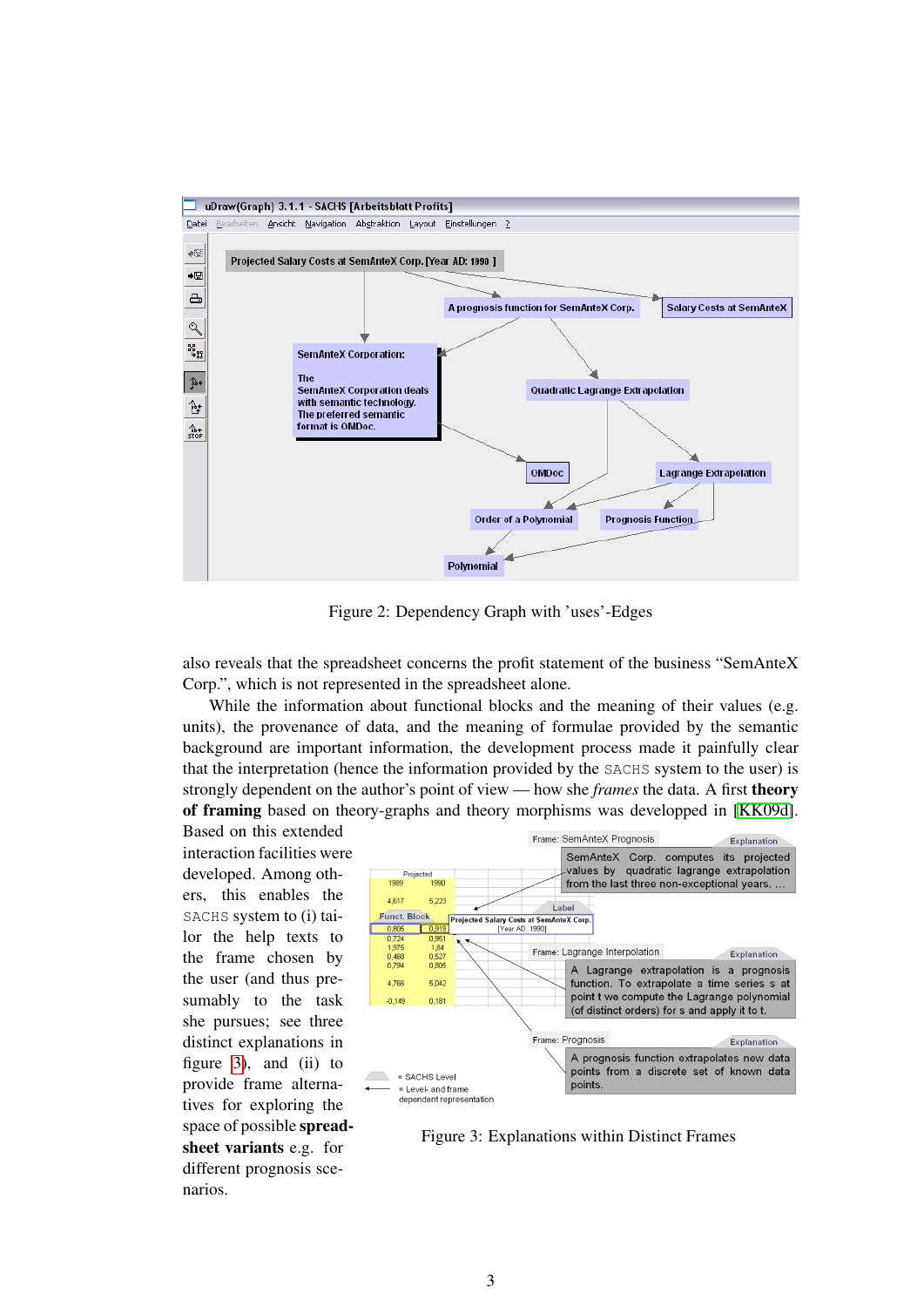## <span id="page-3-0"></span>3 Help Needed, but Where?

To develop the domain ontology for the background knowledge of the DFKI Controlling system we organized interviews with a DFKI expert on the topic and recorded them as MP3 streams<sup>[3](#page-3-1)</sup>. Even though these interviews were not originally intended as a "Wizard of Oz" experiment, in the following we will interpret them so. A "Wizard of  $Oz$ " experiment is a research experiment in which subjects interact with a computer system that subjects believe to be autonomous, but which is actually being operated or partially operated by an unseen human being (see [\[Wik09\]](#page-11-6)). Here, the interviewee plays the part of an ideal SACHS system and gives help to the interviewer who plays the part of the user. This experiment gives us valuable insights about the *different qualities of knowledge* in a user assistance system, which the expert thought was necessary to understand the specific controlling system spreadsheet.

When studying the MP3 streams, we were surprised that in many cases a question of "*What is the meaning of ...*" was answered by the expert with up to six of the following explanation types, the occurrence rate of which relative to the number of knowledge items is listed in the brackets:

#### 1. **Definition** (Conceptual) [71.8%]

A *definition* of a knowledge item like a functional block is a thorough description of its meaning. For example the functional block "cover ratio per project in a research area" was defined as the percentage rate to which the necessary costs are covered by the funding source and own resources.

#### 2. **Purpose** (Conceptual) [46.2%]

The *purpose* of a knowledge item in a spreadsheet is defined by the spreadsheet author's intention, in particular, the purpose explains why the author put the information in. A principal investigator of a project or the respective department head e.g. needs to get the information about its cover ratio in order to know whether either more costs have to be produced to exploit the full funding money or more equity capital has to be acquired.

#### 3. **Assessment of Purpose** [30.8%]

Given a purpose of a knowledge item in a spreadsheet, its reader must also be able to reason about the purpose, i.e., the reader must be enabled to draw the intended conclusions/actions or to *assess the purpose*. For understanding whether the cover ratio is as it is because not enough costs have yet been produced, the real costs have to be compared with the necessary costs. If they are still lower, then the costs should be augmented, whereas if they are already exploited, then new money to cover the real costs is needed.

#### 4. **Assessment of Value** [51.3%]

Concrete values given in a spreadsheet have to be interpreted by the reader as well in order to make a judgement of the data itself, where this *assessment of the value* is a trigger for putting the assessment of purpose to work. For instance, the size of the cover ratio number itself tells the informed reader whether the project is successful from a financial standpoint. If the cover is close to 100%, "everything is fine" would be one natural assessment of its value.

<span id="page-3-1"></span> $3$ We recorded three interview sessions amounting to approximately 1.5 hrs concerning 39 distinct knowledge items and containing 110 explanations.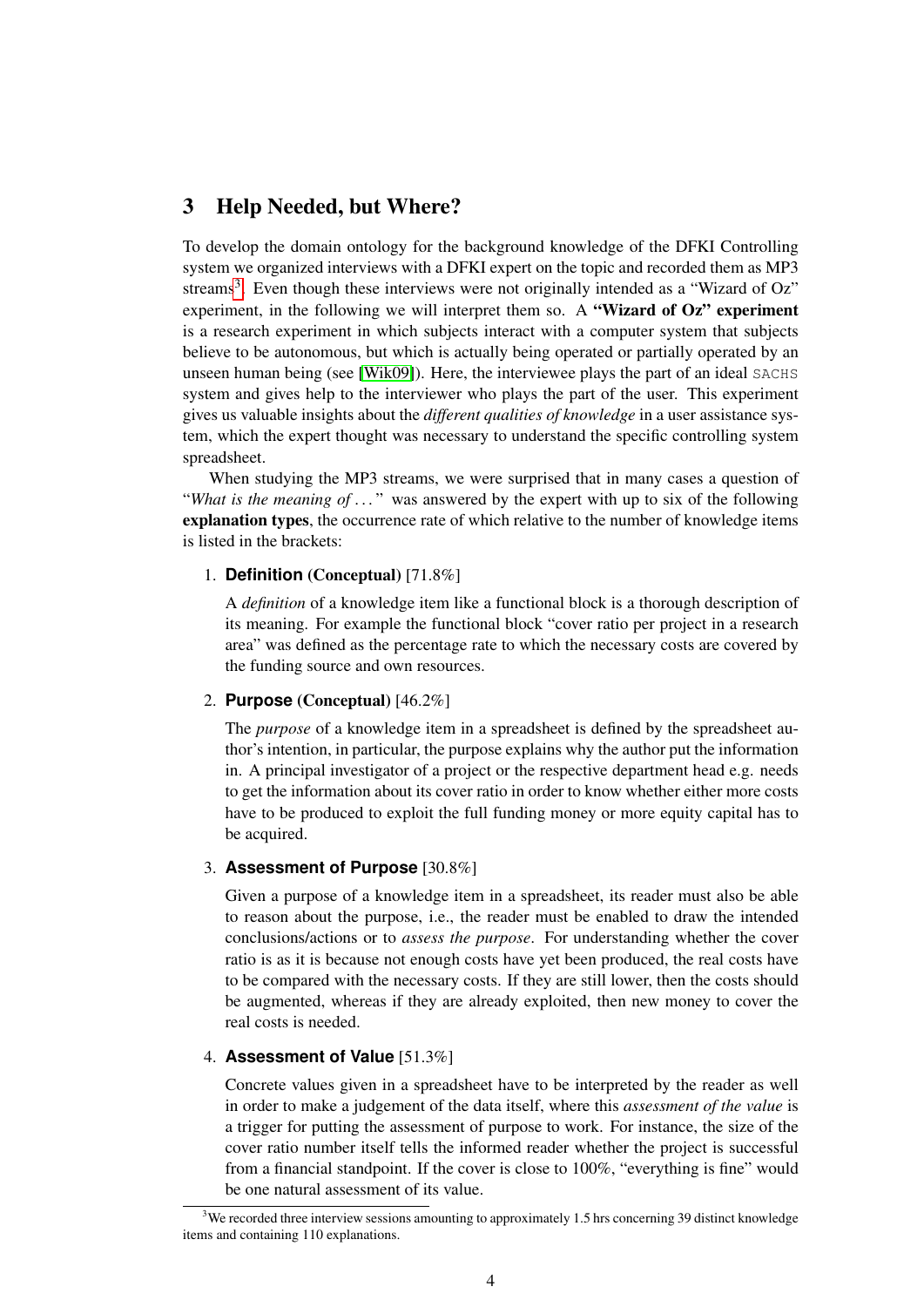#### 5. **Formula** [23.1%]

With a given formula for a value in a spreadsheet's cell the reader knows exactly how the value was computed, so that she can verify her understanding of its intention against the author's. Note that a lot of errors in spreadsheets result from this distinction. In our experiment, if a value of a cell was calculated with a formula explicitly given in the spreadsheet, then the expert explained the dependency of the items in the formula, but restricted from just reading the formula aloud. In particular, he pointed to the respective cells and tried to convey the notion of the formula by visualizing their dependency, not so much what the dependency was about.

#### 6. **Provenance** [43.6%]

The *provenance* of data in a cell describes how the value of this data point was obtained, e.g. by direct measurement, by computation from other values via a spreadsheet formula, or by import from another source; see  $[MGM^+08]$  $[MGM^+08]$  for a general discussion of provenance. In our interviews — as many of the data of the concrete spreadsheet were simply an output of the underlying controlling data base — the provenance explanations mostly referred to the specific data base where the data comes from. But when the formula for a value was computed, but not within Excel, the expert tried to give the formula as provenance information, e.g. in the case of the cover ratio. This knowledge was often very difficult to retrieve afterwards for the creation of the semantic document.

#### 7. **History** [15.4%]

The *history*, i.e., the creation process of a spreadsheet over time, often is important to understand its layout that might be inconsistent with its intention. For instance, if an organizational change occurs that alleviates the controlling process and makes certain information fragments superfluous, then those fragments will still be shown in the transition phase and beyond, even though their entropy is now 100% in the most of cases.

These seven explanation types were distilled from the recorded set of 110 explanations. The percentages given can function as a *relevance ranking* done by the expert with respect to the importance of explanation types for providing help.



Figure [4](#page-4-0) portrays the distribution of occurrences according to each type. The "Wizard of Oz" experiment interpretation suggests that figure [4](#page-4-0) showcases the user requirements for SACHS as a user assistance system (see also [\[NW06\]](#page-11-8)). In particular, we can now *evaluate the* SACHS *system* with respect to this figure. Unsurprisingly, Definition explanations were the most frequent ones. Indeed, the SACHS system addresses this explanation type either with the theory graph-based explanation in-

<span id="page-4-0"></span>terface in figure [2](#page-2-1) or the direct help text generator shown in figure [3.](#page-2-0) But the next two types are not covered in the SACHS system, even though it can be argued that the ontology-based SACHS architecture is well-suited to cope with Purpose explanations — indeed, some of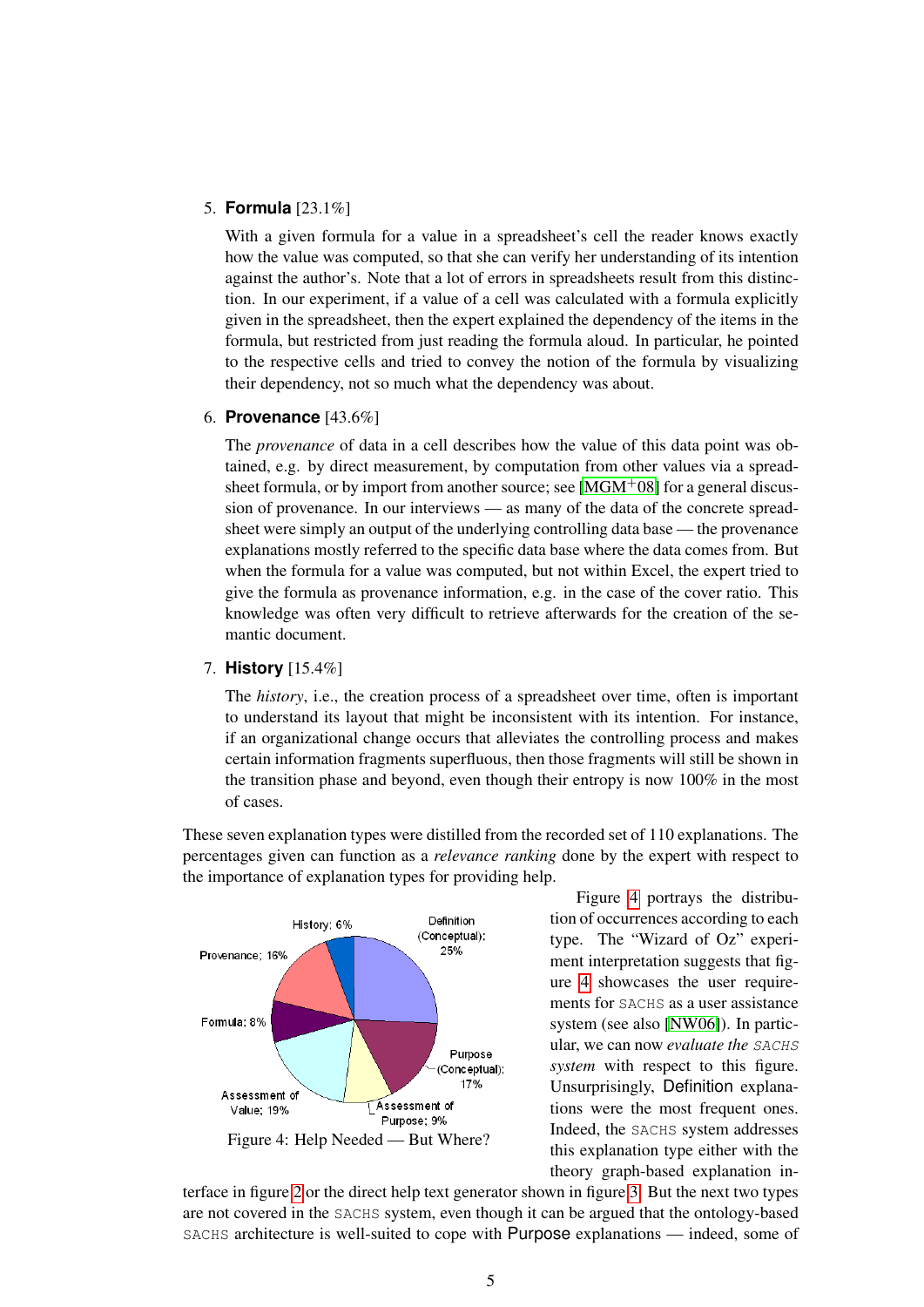the purpose-level explanations have erroneously found their way into SACHS definitions, where they rather should have been classified as 'axioms and theorems' (which are currently not supported by the SACHS interface). The next explanation category (Provenance; 16%) has been anticipated in the SACHS architecture (see [\[KK09a\]](#page-10-3)) but remains unimplemented in the SACHS system. The Assessment of Purpose type is completely missing from SACHS as well as Assessment of Value. Explanations of type Formula are only rudimentarily covered in SACHS by virtue of being a plugin that inherits the formula bar from its host application Excel, which has some formula explanation functionality. Finally, the explanation type History is also not yet covered in SACHS.

To summarize the situation: Excel is able to give help for 8% of the explanations we found in the help of a human expert. The implemented SACHS system bumps this up to 33%, while the specified SACHS system can account for 50%. Even though this is certainly an improvement, it leaves much more to be desired than we anticipated. In particular, we draw the conclusion that background knowledge that 'only' contains a domain ontology is simply not enough.

We will try to remedy parts of this in the remainder of this paper. In particular, we take up the problem of Assessment of Value explanations. On the one hand, it is ranked second in the list of explanation types with a stunningly high percentage of 51.3%, which can be interpreted as the second-best type of explanations from the point of view of our expert. On the other hand, the very nice thing about assessment for computational data is that we can hope for a formalization of its assessment in the form of formulas, which can be evaluated by the spreadsheet player in turn.

## <span id="page-5-0"></span>4 Modelling Assessment

A first-hand approach of complementing spreadsheets with assessment knowledge could be the inclusion of Assessment of Value information into the definition text itself. In the concrete SACHS ontology we felt that we had no other choice in order to convey as much knowledge as possible, it is ontologically speaking a very impure approach (hence wrong) as such judgements do not solely depend on the concept itself. For instance, they also depend on the respective Community of Practice: At one institution e.g. a cover ratio of 95% might be judged as necessary, at another 100% (or more) might be expected.

So before we address the question of how to model assessment, first we have to take a closer look at assessment itself: What is it about? Assessments consist of value judgements passed on situations modeled by (parts of) spreadsheets. As such, we claim that assessments are deeply in the semantic realm. To strengthen our intuition, let us consider some examples; we will use a slightly varied version of the simple spreadsheet document in figure [1,](#page-1-1) which we have already used in [\[KK09a,](#page-10-3) [KK09d\]](#page-11-3) for this. The following can be considered typical assessment statements:

- <span id="page-5-1"></span>I) "*Row 6 looks good.*"
- <span id="page-5-2"></span>II) "*The revenues look good.*"
- <span id="page-5-3"></span>III) "*I like this* [points to cell [E17]] *but that* [points to cell [F17]] *is a disaster.*"
- <span id="page-5-4"></span>IV) "*I like the profit in 1987 but of course not that in 1988.*"
- <span id="page-5-5"></span>V) "*Upper Management will be happy about the leftover funds in [nn] that they can now use elsewhere, but the PI of the project will be angry that he got less work out of the project than expected. Not to mention the funding agency; they cannot be told of this at all, because it violates their subsistence policy.*"

On the surface, the first statement refers to a row in the spreadsheet, but if we look closer, then we see that this cannot really be the case, since if we shift the whole spreadsheet by one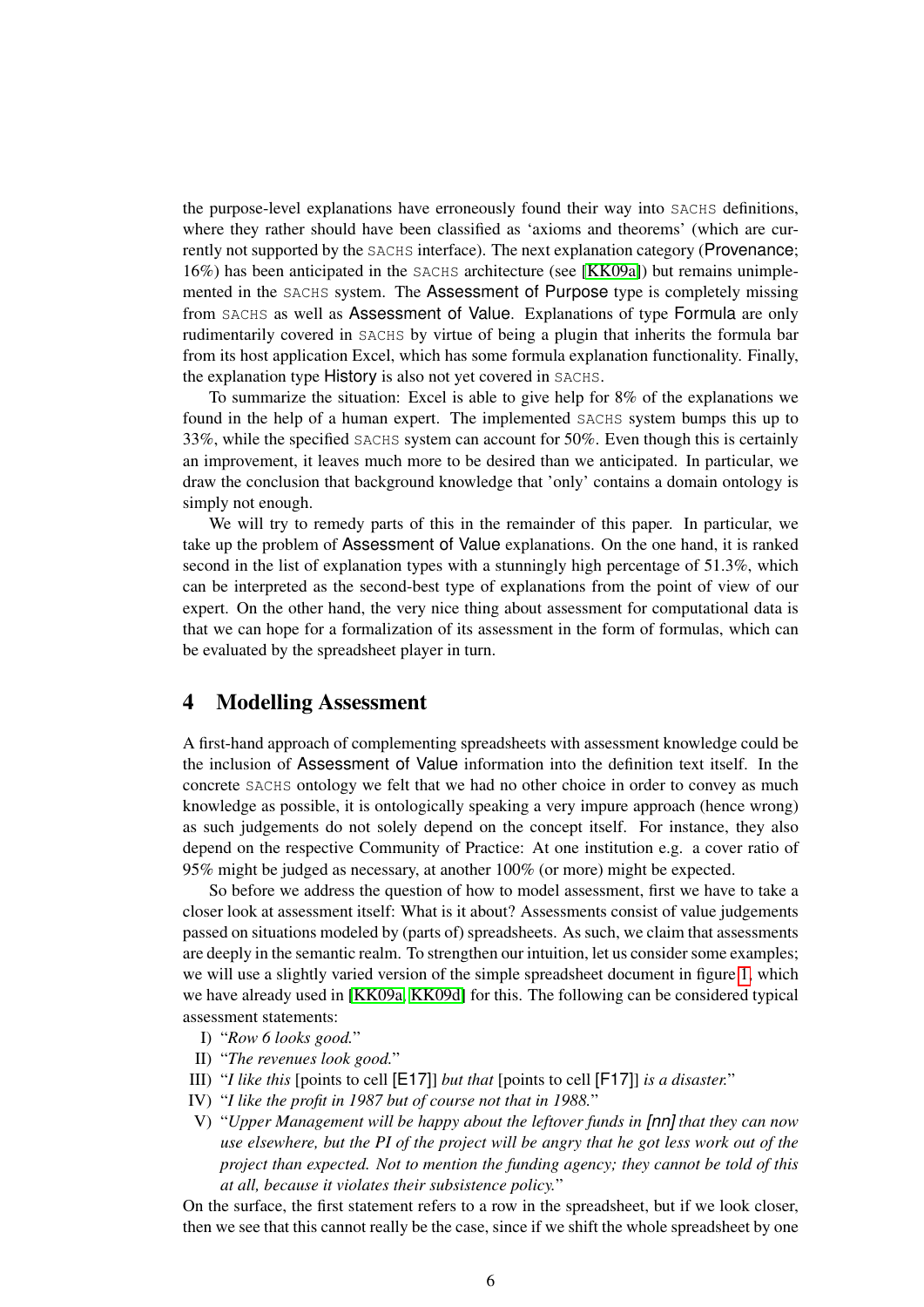row, then we have to readjust the assessment. So it has to be about the intended meaning of row 6, i.e., the development of revenues over the years. Indeed we can paraphrase [I](#page-5-1) with [II](#page-5-2) — another clue that the assessments are really about situations modeled by a functional block in the spreadsheet. But assessments are not restricted to functional blocks as statements [III](#page-5-3) and [IV](#page-5-4) only refer to individual cells. Note again that the statements are not about the numbers 0.992 and -0.449 (numbers in themselves are not good or bad, they just are). Here the assessment seems to be intensional, i.e., about the intension "the profit in 1987/8" rather than the extension. Another way to view this is that the latter two assessments are about the argument/value pairs  $\langle 1987, 0.992 \rangle$  and  $\langle 1988, -0.449 \rangle$ . We will make this view the basis of our treatment of assessment in SACHS: We extend the background ontology by a set of assessment theories that judge the intended functions in the functional blocks of the spreadsheet on their functional properties.

#### 4.1 Assessment via Theories and Morphisms

Consider the partial theory graph in figure [5,](#page-6-0) which we will use to account for the assessments in the examples [I](#page-5-1) to [IV](#page-5-4) above. The figure shows the theories Revenue and Profit which are part of the background knowledge, the assessed theories ARevenue and AProfit, and the assessment theories (set in the gray part) that will cover assessment itself.



<span id="page-6-0"></span>Figure 5: A Partial Assessment Graph for Profits

are measured). Furthermore,  $\sigma := \{D \mapsto \mathbb{T}, E \mapsto \mathbb{R}\}\$ 

The theory Assessment provides three concepts: a generic function  $f_i$  (used as a placeholder for the intended function of the functional block we are assessing), a function  $a<sub>v</sub>$  for assessing whether a value in a cell is 'good', and finally a function  $a_d$  for assessing whether a function is 'good' over a subdomain. This generic theory — note that this does not provide any judgements yet, only the functions to judge — is then refined into concrete assessment theories by adding axioms that elaborate the judgement functions  $a_v$  and  $a_d$ , which are then used to provide concrete judgement functions to the assessed theories, via interpreting theory morphisms.

The theory AssessValue pos good restricts the interpretation of  $a<sub>v</sub>$  so that it assesses the function  $f_i$  as 'good' on an argument x, iff  $f_i(x)$  is positive, and the theory Assess-Dom grow good restricts the interpretation of  $a_d$  to a function asc to evaluate  $f_i$  as 'good' on a subdomain  $D' \subseteq D$ , iff  $f_i$  is increasing on  $D'$ . Note that these assessments are still on the 'generic function'  $f_i$  over a 'generic domain' D with a 'generic range' in E. These are made concrete by the theory morphisms  $m_v$  and  $m_d$  that map these concrete sets and functions into the assessed theories, thereby applying the judgemental axioms in the assessment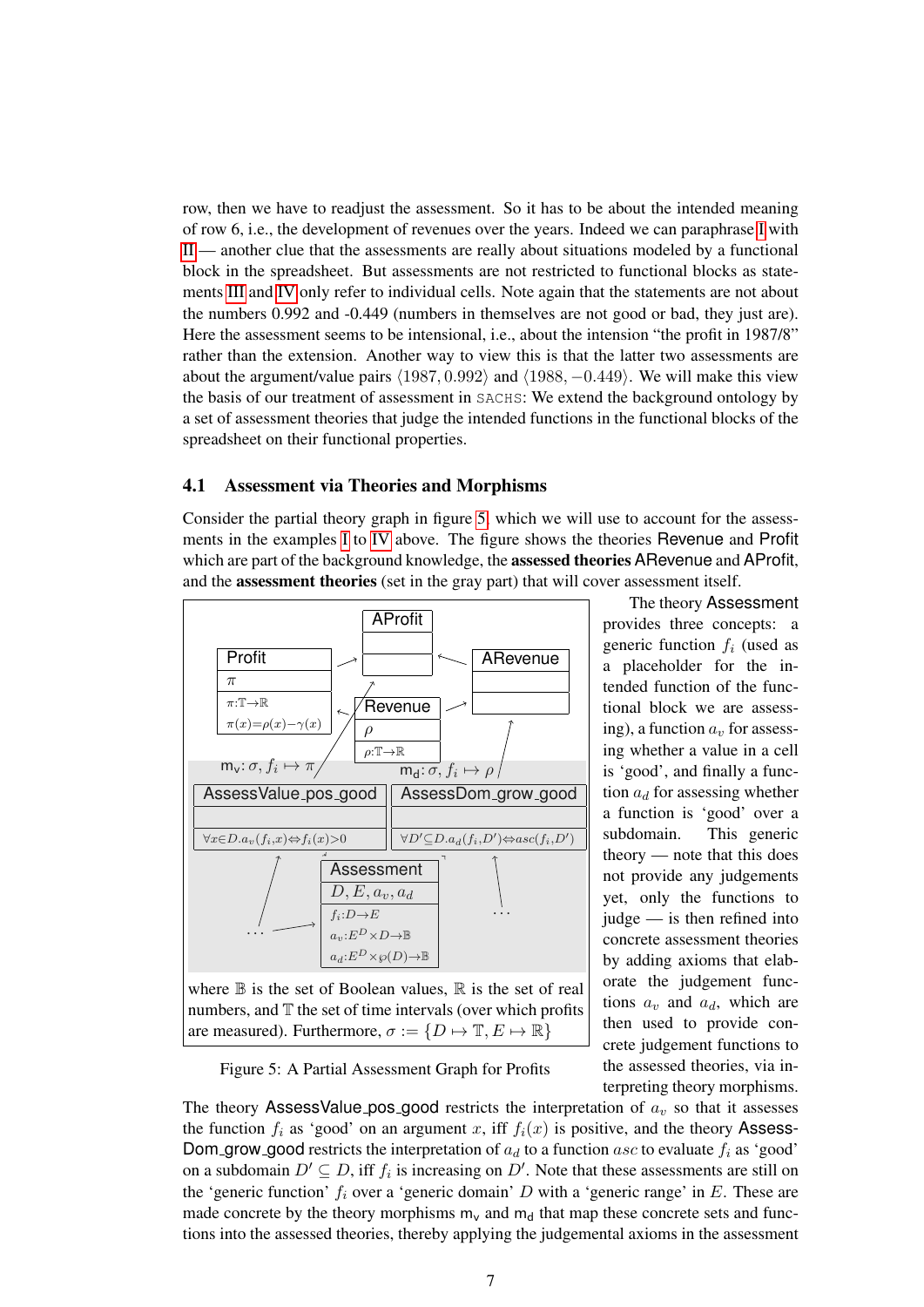theories in the assessed theories.

Of course theories AssessValue pos good and AssessDom grow good are just chosen to model the examples from the start of this section. A realistic formalization of assessment, would provide a large tool-chest of theories describing the "shape" of the function  $f_i$ for knowledge engineers to choose from. With this, providing a judgement about a value becomes as simple as choosing a cell and an assessment theory: the cell determines the intended function, with its domain and range and thus the mapping of the theory morphism. Thus the assessed theory can be constructed automatically by the SACHS system.

In our example we have restricted ourselves to unary functions, but of course it is very simple to provide assessment theories for any arity that occurs in practice. Moreover, we have only used assessment theories that only refer to inherent properties of the intended functions (e.g. being monotonically increasing), but many real-world assessments are context-dependent. E.g. one might want the profit of a German Company to grow more rapidly than the DAX. This is where the knowledge-based approach we are proposing really starts to shine: we just add an assessment theory with an axiom

$$
\forall t. a_v(f_i, t) \Leftrightarrow \frac{f_i(t)}{f_i(p(t))} > \frac{DAX(t)}{DAX(p(t))}
$$

where  $p(t)$  is the predecessor time interval of t.

#### 4.2 Multi-Context Assessments and Framing

Note that the assessments above are "author assessments", since they are supposedly entered into the background ontology by the spreadsheet author. But the author's assessment is not the only relevant one for the user to know: In Example [V](#page-5-5) we have a single explanation that refers to three different assessments that differ along the role of the "assessor". Multiple assessment contexts can be accommodated in our proposed model — any user of the system can enter assessments. These user assessments can even be stored in a private extension to the background ontology, if the user does not have write access to the system-provided one.

In fact we can enable multi-context assessment by just providing the  $a_v$ and  $a_d$  functions with another argument that determines a fitting user or Community of Practice (see [\[KK06\]](#page-10-6) for an introduction to Communities of Practice and their reification in the background knowledge). This will generally get us into the situation in figure [6,](#page-7-0) where we have an assessment of profits by the author — in theory AAssessProfit — and one by the user — UAssessProfit (we have abstracted from the internal structure of the theories). The dashed arrow is



<span id="page-7-0"></span>Figure 6: Multi-Context Assessment

the (functional) interpretation that maps the functional block to the author-assessed theory.

In the framing-based user interface put forward in [\[KK09d\]](#page-11-3) we use theory morphisms as framings and provide frame-based exploration of variants. In this example the canonical frame (the identity morphism from AAssessProfit to itself) can be generalized to the frame  $p_A$  with source theory Assess, which spans a frame variant space that includes the frame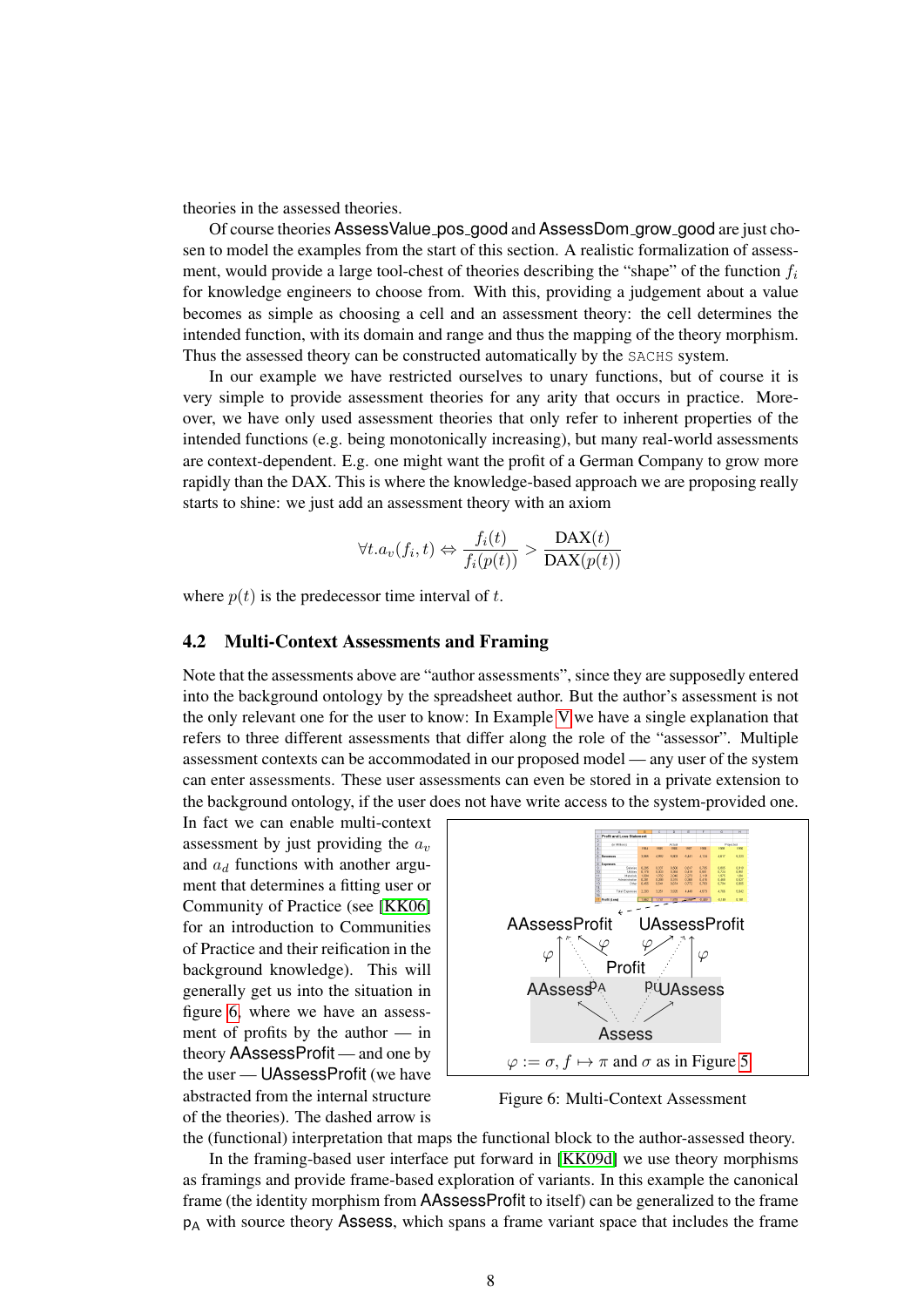$p_U$  and thus the user assessment, which the user can choose to explore this assessment. Needless to say, this works for any number of assessments (private or public).

## <span id="page-8-0"></span>5 The Envisioned Assessment Extension in **SACHS**

|   | Cut                            |
|---|--------------------------------|
|   | Copy                           |
|   | Paste                          |
| A | SACHIS ASSESS Values of fBlock |
| W | SACHS: Assess Domain of fBlock |

We will now show how assessments can be made useful for the user. As the assessments are bound to (the intended function of) a functional block, we extend the context menu with entries for all assessment functions. On the left we assume a right mouse click on the cell [B17] to show the context menu with the two assessment functions  $a_v$  and  $a_d$ .

When the "Assess Values of fBlock" entry is selected SACHS is put into a special "assessment mode", which brings assessment information to the user's attention. In the background the SACHS system determines the version of the  $a<sub>v</sub>$  axiom inherited by the AProfit, translates it into an Excel formula, and evaluates it to obtain the judgements.

Here the axiom is  $\forall t.a_v(\pi, t) \Leftrightarrow$  $\pi(t) > 0$ , and it is evaluated on all cells in the functional block, result-



<span id="page-8-1"></span>Figure 7: Assess the *Values*

ing in the values  $t, t, t, t, f$ , which SACHS color-codes as shown in figure [7](#page-8-1) to warn the user of any cells that get a negative judgement.

At the same time, the assessment mode extends the explanatory labels by explanations texts from the background ontology. Selecting the menu element "Assess Domain of fBlock" gives the result in figure [8.](#page-8-2)

But as the assessments are synchronized with the assessed theories in the background theory graph, we can also analyze the assessments for possible causes. Recall that profits are defined as the difference between revenues and expenses, it makes sense to trace assessments through the dependency graph provided by the SACHS system for understanding the definitional structure of the spreadsheet concepts.

Note that this analysis is anchored to the cell: Figure [9](#page-9-1) shows the definitional graph for the negatively assessed cell [F17] for the profits in the year 1988. Here the revenues are also negatively assessed (color-coded red in the definitional graph), so the problem might be with the revenues. Note as well that this graph cannot be used for a causal analysis, as the arrows here still definitional depen-



<span id="page-8-2"></span>Figure 8: Assess the *Domain*

dency relations. We conjecture that causal analysis knowledge can transparently be included in the background ontology and can be made effective for the user in a similar interface. But we leave this for further research.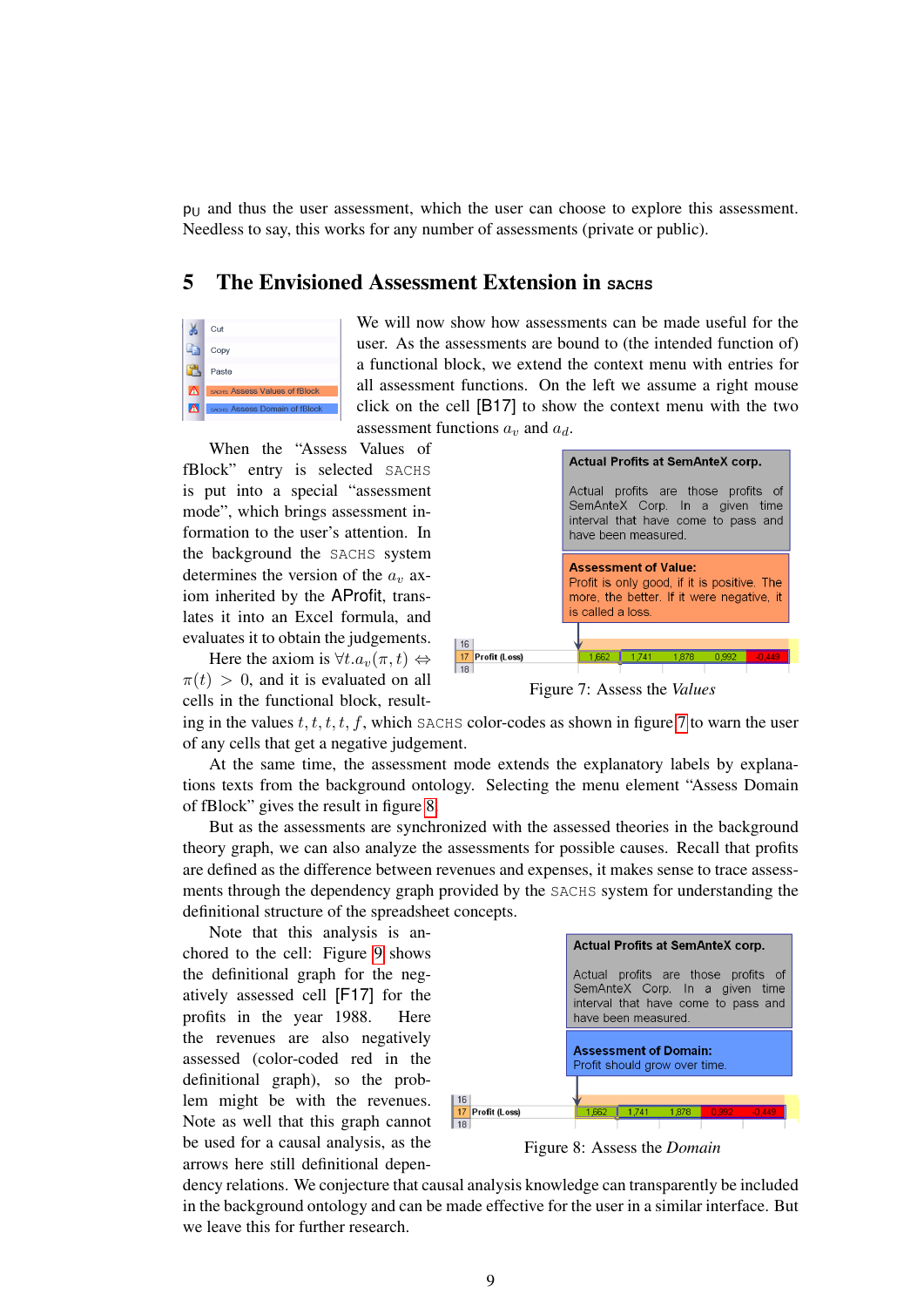

# <span id="page-9-0"></span>6 Conclusion and Further Work

<span id="page-9-1"></span>Figure 9: Assess *all* Values

In this paper we have reported an evaluation of the SACHS system, a semantic help system for a financial controlling system, via a (postfacto) "Wizard of Oz" experiment. The immediate results of this are twofold. The experiment basically validates the Semantic Illustration approach implemented in the SACHS system: The availability of explicitly represented background knowledge resulted in a dramatic increase of the explanations that could be delivered by the help system. But the experiment also revealed that significant categories of explanations are

still systematically missing from the current setup, severely limiting the usefulness of the system. We have tried to extend the background ontology with a model of assessment to see whether the Semantic Illustration paradigm is sufficiently flexible to handle assessment.

The proposed model shows that this is indeed the case, but still has various limitations. For instance, the need to pollute the background ontology with one new theory per assessment theory, where each assessed theory seems somewhat unnatural, intractable and largely empty. Also, we lack a convincing mechanism for coordinating the exploration of assessment variants: In our example in figure [1,](#page-1-1) if we change the assessment of a profit value, we would like to change that of the respective revenue cell to a corresponding assessment.

Finally, we have only talked about Assessment of Value explanations in this paper. It seems that we can model Purpose and Assessment of Purpose explanations with a similar construction as the one proposed in section [4:](#page-5-0) We start out with a base assessment theory which provides an assessment function like  $a<sub>v</sub>$ , which acts on a generic intended function  $f_i$  of the functional block in question, but instead of mapping into Boolean values, it maps into a set of purposes and tasks formalized in a 'task ontology' by which we would extend the background ontology. This might also make it possible to generate explanations for assessments in SACHS.

But there is also another avenue for further research: We have not made full use of the data from the "Wizard of Oz" experiment in section [3.](#page-3-0) In figure [10](#page-9-2) we compute the correlations between the explanation types. The cooccurrences seem particularly interesting: as Definition is the dominating type, then the others occur relatively infrequently (from 17.9% to 50%) in the first group and the bar

<span id="page-9-2"></span>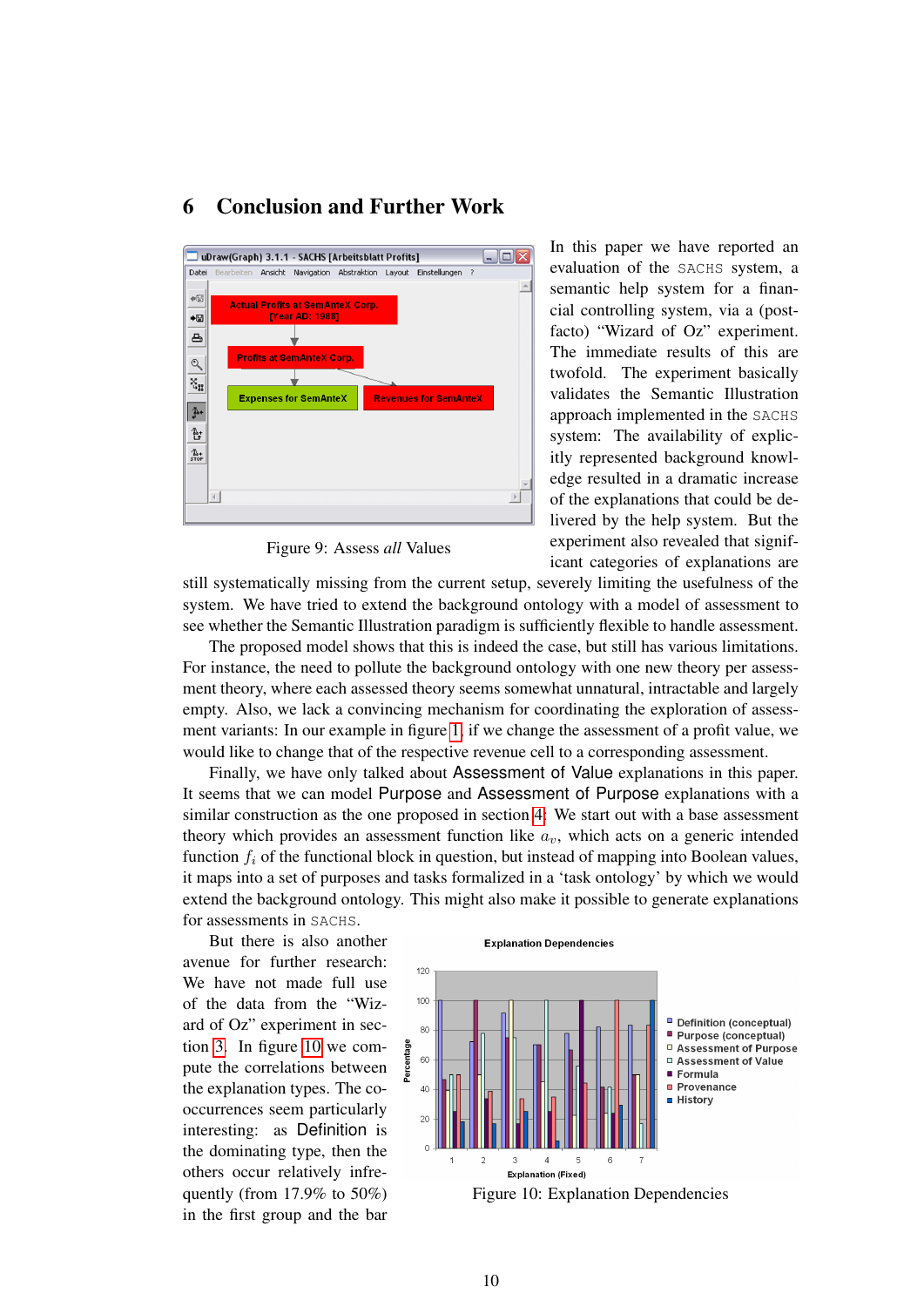for Definition is relatively constant in the other clusters. The only exception to this is in the Assessment of Purpose cluster, where the co-occurrence is unusually high. Another interesting observation is that for all explanation types the co-occurrence with the Definition level is highest — except for the Purpose level. Here, the Assessment of Value statements appear more frequently than the ones of type Definition.

It seems that the distribution in figure [10](#page-9-2) might tell us something about aggregation of explanation types in help systems. To make progress on this we might try to ask: *"Given an explanation on some level, then what else knowledge is needed or useful (according to an expert)?"*. In the absence of a criterion for differentiating between necessary knowledge and voluntarily supplied knowledge in our experiment, we might take the fact that a cooccurrence above 60% seems to be an obvious critical amplitude in this tabulation as an indicator that two explanation types are 'needed or useful' for each other.

We plan to study these relationships further; if these can be corroborated in other studies and other spreadsheet-based applications, then we will fine-tune our text aggregation algorithm for the dependency graph interface in figure [2](#page-2-1) to volunteer the experimentally correlated explanation types.

Finally, we observe that the Semantic Illustration paradigm is neither restricted to the system Excel nor to the financial controlling domain. Unfortunately, the discussion and its consequences are beyond the scope of this paper, but was carried out elsewhere.

## **References**

<span id="page-10-7"></span><span id="page-10-6"></span><span id="page-10-5"></span><span id="page-10-4"></span><span id="page-10-3"></span><span id="page-10-2"></span><span id="page-10-1"></span><span id="page-10-0"></span>[Abr05] Robin Abraham. Template parsing with user feedback. In *VL/HCC*, pages 323–324. IEEE Computer Society, 2005. [BP08] Richard Brath and Michael Peters. Spreadsheet validation and analysis through content visualization. *CoRR*, abs/0803.0166, 2008. [CDSCW09] Jacques Carette, Lucas Dixon, Claudio Sacerdoti Coen, and Stephen M. Watt, editors. *MKM/Calculemus Proceedings*, number 5625 in LNAI. Springer Verlag, July 2009. [Din09] Matthew Dinmore. Documenting problem-solving knowledge: Proposed annotation design guidelines and their application to spreadsheet tools. *CoRR*, abs/0908.1192, 2009. [HM08] Karin Hodnigg and Roland T. Mittermeir. Metrics-based spreadsheet visualization: Support for focused maintenance. *CoRR*, abs/0809.3009, 2008. [KK06] Andrea Kohlhase and Michael Kohlhase. Communities of Practice in MKM: An Extensional Model. In Jon Borwein and William M. Farmer, editors, *Mathematical Knowledge Management (MKM)*, number 4108 in LNAI, pages 179–193. Springer Verlag, 2006. [KK09a] Andrea Kohlhase and Michael Kohlhase. Compensating the computational bias of spreadsheets with MKM techniques. In Carette et al. [\[CDSCW09\]](#page-10-7), pages 357–372. [KK09b] Andrea Kohlhase and Michael Kohlhase. Modeling task experience in user assistance systems. In Mehlenbacher et al. [\[MPWS09\]](#page-11-9), pages 135–142.